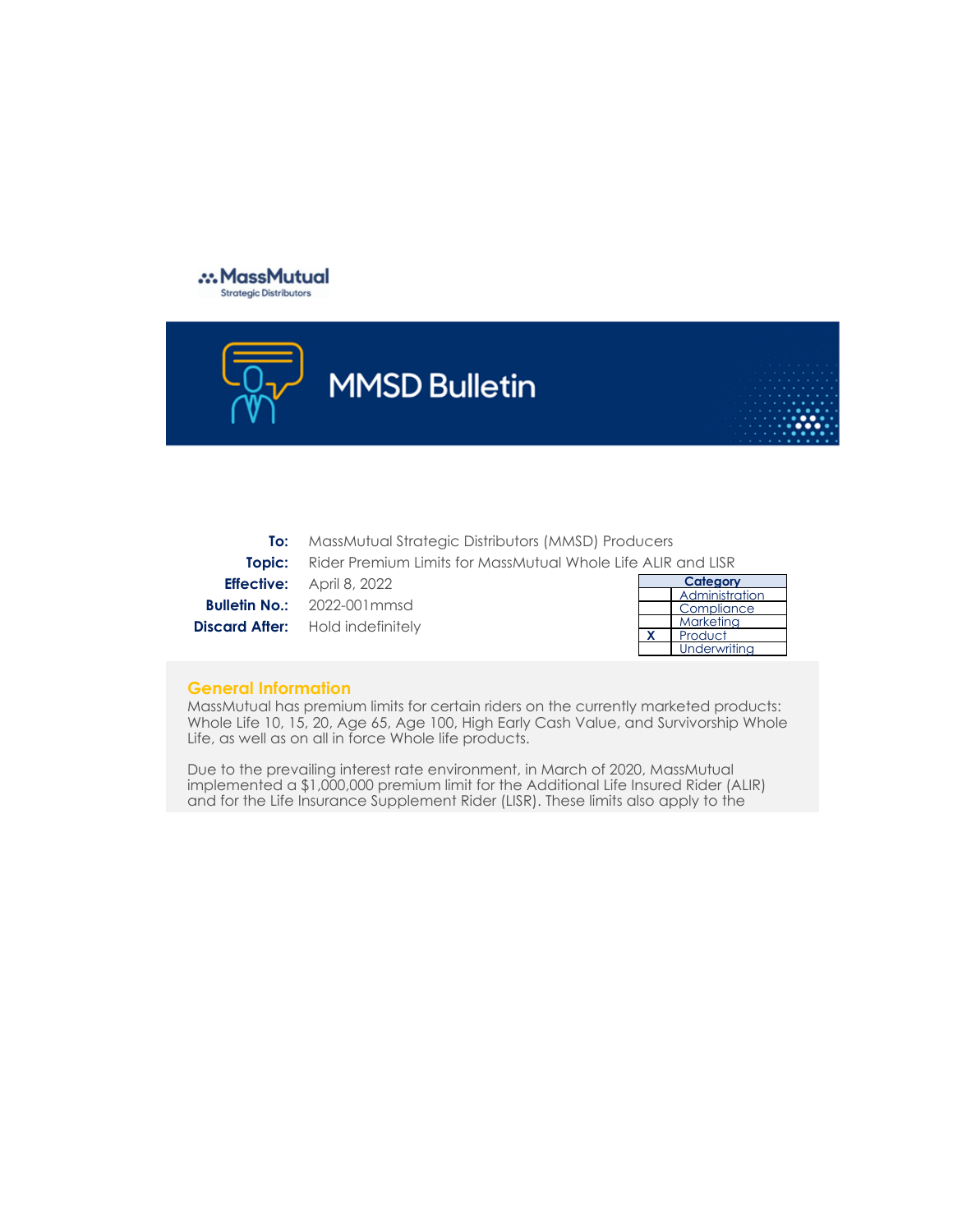## If you have a case that exceeds these limits, please contact your **[MMSD Life](https://fieldnet.massmutual.com/public/life/pdfs/sd7006.pdf) [Managing Director](https://fieldnet.massmutual.com/public/life/pdfs/sd7006.pdf)** or the **MMSD Sales Desk** at 1-800-601-9983, option 1.

## **Frequently Asked Questions**

| <b>Question</b>                                                                                             | Answer                                                                                                                                                                                                                                                                                                                                                                                                   |
|-------------------------------------------------------------------------------------------------------------|----------------------------------------------------------------------------------------------------------------------------------------------------------------------------------------------------------------------------------------------------------------------------------------------------------------------------------------------------------------------------------------------------------|
| Are there limits on the amount of                                                                           | No, there is no limit on the amount of base                                                                                                                                                                                                                                                                                                                                                              |
| base premiums that may be                                                                                   | premium that may be paid (subject to                                                                                                                                                                                                                                                                                                                                                                     |
| paid?                                                                                                       | underwriting).                                                                                                                                                                                                                                                                                                                                                                                           |
| Are there limits on the amount of                                                                           | Yes, the maximum total first year ALIR and LISR                                                                                                                                                                                                                                                                                                                                                          |
| premium that may be applied to                                                                              | premium for all policies on the life of an insured                                                                                                                                                                                                                                                                                                                                                       |
| the ALIR or LISR at policy issue?                                                                           | may not exceed \$1,000,000.                                                                                                                                                                                                                                                                                                                                                                              |
| Are there limits on the amount of<br>premium that may be applied to<br>the ALIR or LISR after policy issue? | Yes, the maximum total Renewal Year ALIR<br>premium for all policies on the life of an insured<br>may not exceed \$1,000,000 per year. However,<br>due to ALIR flexibility rules, higher premiums<br>may be permitted in some cases*. The<br>maximum total Renewal Year LISR premium for<br>any policy is the amount that would allow LISR<br>to crossover and consist entirely of paid up<br>additions. |
| Is there a limit on the maximum                                                                             | Yes, the maximum ratio of ALIR/LISR to base                                                                                                                                                                                                                                                                                                                                                              |
| ratio of ALIR or LISR premiums to                                                                           | premium is 20:1 for policies with a 1035                                                                                                                                                                                                                                                                                                                                                                 |
| base premiums at policy issue?                                                                              | exchange, and 10:1 for all other policies.                                                                                                                                                                                                                                                                                                                                                               |
| Is there a limit on the maximum<br>ratio of ALIR or LISR premiums to<br>base premiums after policy issue?   | Yes, the maximum ratio of ALIR to base<br>premium is 10:1. However, due to ALIR flexibility<br>rules, higher ratios may be permitted in some<br>cases <sup>*</sup> . The maximum ratio limit of LISR is the<br>ratio that would allow LISR to crossover and<br>consist entirely of paid up additions.                                                                                                    |
| Do limits exist for premium<br>financing cases?                                                             | Yes, in addition to the \$1,000,000 premium limit,<br>for cases involving premium financing, the<br>maximum ratio of ALIR/LISR to base premiums is<br>1:1.                                                                                                                                                                                                                                               |
| Are not-for-profit organizations                                                                            | Yes, case designs for not-for-profit organizations                                                                                                                                                                                                                                                                                                                                                       |
| limited?                                                                                                    | cannot include ALIR.                                                                                                                                                                                                                                                                                                                                                                                     |

\*For example, "stop and go" flexibility allows skipped payments to be made up in a subsequent year.

## **FOR FINANCIAL PROFESSIONALS. NOT FOR USE WITH THE PUBLIC.**

© 2022 Massachusetts Mutual Life Insurance Company (MassMutual'''), 1295 State Street, Springfield, MA 01111-0001. All rights reserved. [www.MassMutual.com](https://www.massmutual.com/). ®